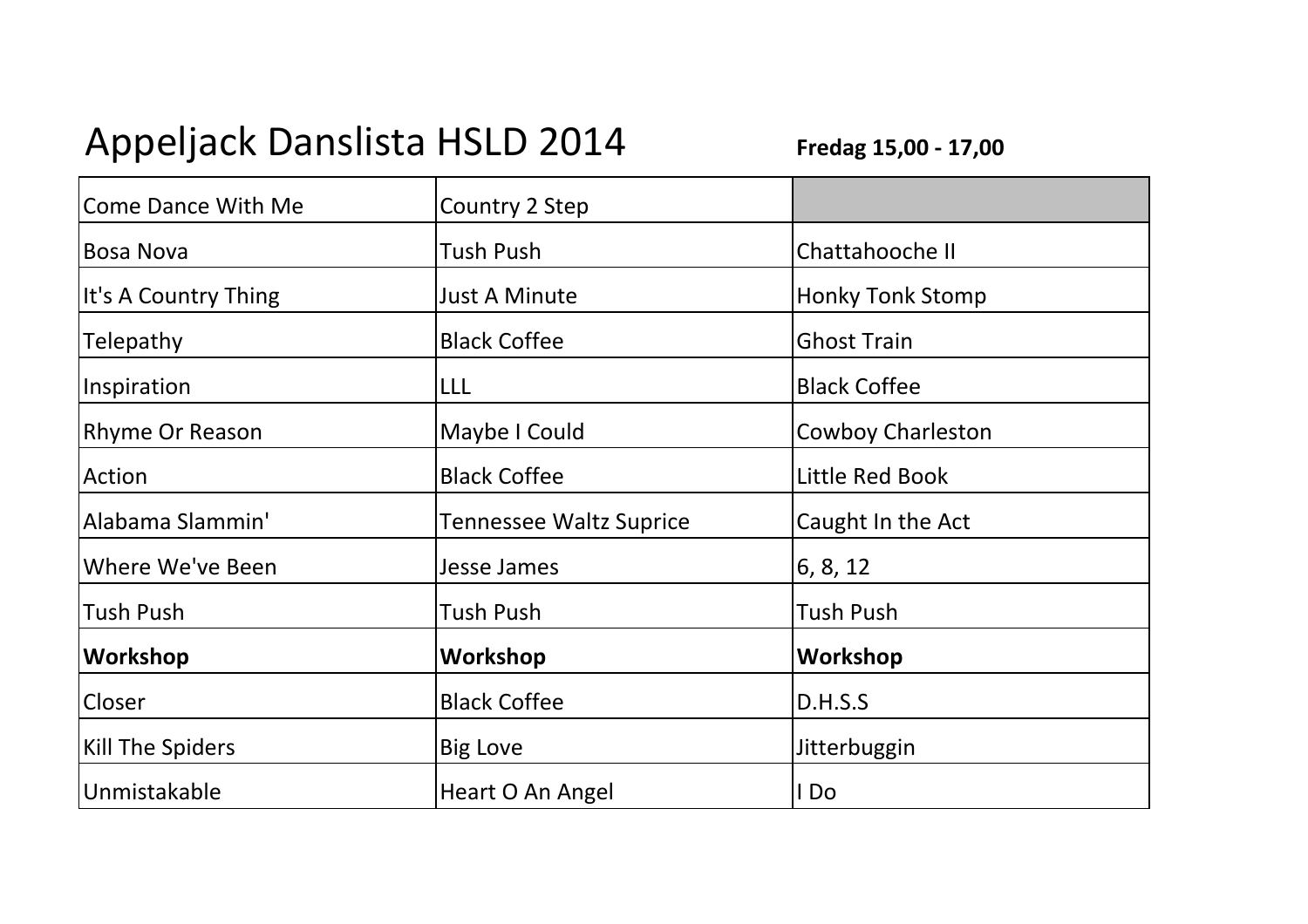| Good Time                       | <b>Walking In The Rain</b> | Peaches & Cream             |
|---------------------------------|----------------------------|-----------------------------|
| LLL                             | Cabo San Lucas             | Can't Let Go                |
| <b>Disappearing Tail Lights</b> | Inspiration                | Country 2 Step              |
| <b>Big Love</b>                 | Strait Talkin'             | Lindi Shuffle               |
| <b>Workshop dansen</b>          | <b>Workshop dansen</b>     | <b>Workshop dansen</b>      |
| Little Red Book                 | Peaches & Cream            | To The Moon                 |
| <b>Red Hot Salsa</b>            | <b>Come Dance With Me</b>  | <b>Big Girl Boogie</b>      |
| <b>Island In The Stream</b>     | <b>Just A Kiss</b>         | Driftaway Cha Cha           |
| <b>Toes</b>                     | Little Red Book            | <b>Flobie Slide</b>         |
| Rose Garden                     | Picnic Polka               | <b>Black Coffee</b>         |
| <b>Before The Devil</b>         | <b>Black Coffee</b>        | <b>Tush Push</b>            |
| Speak To The Sky                | <b>Smooth Operator</b>     | Dance Like You The Only One |
| Banjo                           | <b>Deliverans</b>          |                             |
| <b>Wagon Wheel Rock</b>         | Go Seven                   | <b>Cowboy Charleston</b>    |
| Side By Side                    | Country 2 Step             | A B Whirl                   |
| Go Mama Go                      | Telepathy                  |                             |